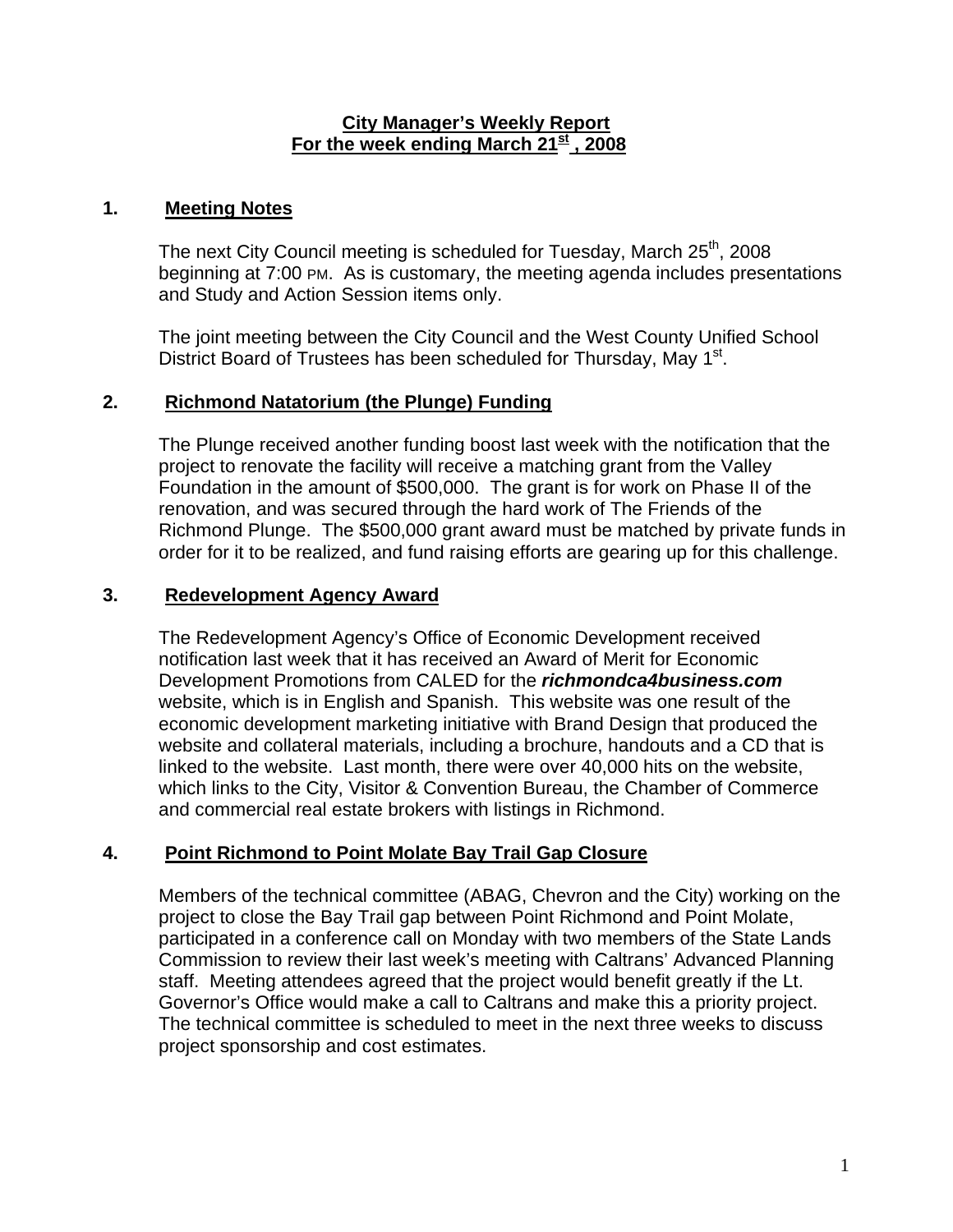### **5. Sale of Bear Stearns to JP Morgan**

As you may have read, last week, Bear Stearns was purchased by JP Morgan Chase after requesting financial assistance from the Federal Reserve Bank. Both of these investment banks are members of the City's Underwriting Pool, with Bear Stearns being the counterparty to the City on three interest rate swaps (Wastewater, 2005 Pension Obligation Bonds A and B). JP Morgan will guarantee Bear Stearns' position on these transactions while the sale is in progress; upon close of the sale, JP Morgan will then replace Bear Stearns as the City's counterparty.

# **6. Street Outreach**

The City's Street Outreach strategy/Neighborhood Change Agents (NCA's) continue to go through training and field exercises. The NCA's are identifying community support services and resources to connect to those contacted by our outreach efforts. Additionally, the NCA's have met with parole staff and participated in the Parole and Corrections Team (PACT) meetings held in Richmond, making presentations and contacts with more than 30 parolees this week.

This past week, ONS and RPD staff participated in a site visit to the City of Stockton to learn about their "Peace Keepers" street outreach program. The City of Stockton is currently the only city in California other than the City of Richmond where the street outreach strategy resides within City Hall and the City Manager's Office. The Stockton program began in the early 1990's and was modeled on the City of Boston's Ceasefire approach to preventing and intervening in street violence. Stockton city officials communicated to our staff the importance of the program, its positive impact and the numerous gains they felt it had achieved in helping the City effectively address gang and street violence. However, they emphasized the importance of their city government's:

- a) Understanding that enforcement and suppression alone would not deliver sustained reductions in street violence,
- b) Buy in, long term support, and commitment to the street outreach program,
- c) Appreciation that the street outreach program should not be communicated nor seen as the panacea strategy, and
- d) Recognition that it takes time to gain trust, achieve traction and reap the benefits within each community touched and engaged by the approach.

Program officials also noted the importance of the program's strategic partnerships, including support from other city and county agencies and community based organizations, in building program success.